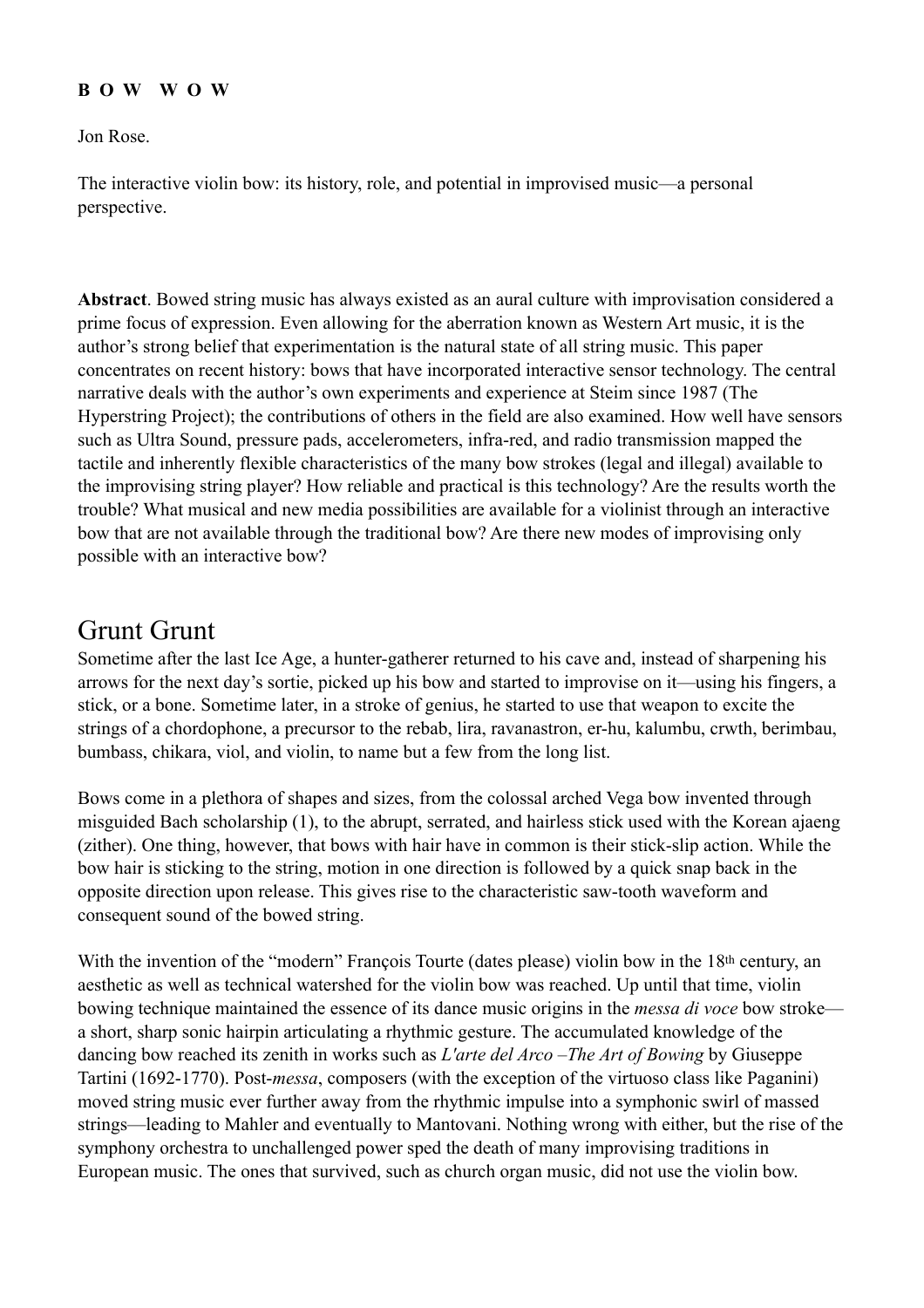## Up and downs

The majority of *detaché* violin bow strokes take place at right angles to the string—the legitimate angle of action. Once an improvising musician circumnavigates this straightjacket convention, a number of bent bow strokes can be applied to the string—from the diagonal to the almost parallel. The *lateral* bow stroke (with bow hair moving at 180 degrees up and down the whole fingerboard) is perhaps the most useful, revealing (with variable pressure) a smorgasbord of vibrations and transient noise. The *circular* bow incorporates a loop of lateral (the normal saw tooth action) and longitudinal (à la Ellen Fullman) vibrating options. Between the axis of the straight and unstraight bow stroke lies a broad area of under-utilized bow options—and that's using just the straight, plain vanilla, *detaché* bow stroke.

If we push and pull on through the bow's repertoire of tricks, we find the *martelé,* meaning 'hammered", referring to a percussive on-string stroke produced by an explosive release following heavy pressure—a kind of initial pinching of the string. *Staccato* is basically a series of *martelé* strokes but taken in one bow stroke. Then, we get to the *flying staccato*, probably more hovering than flying, which leads us to the *ricochet* or thrown bow stroke said to have been invented by Paganini in a very bad mood.

Improvisers such as myself have developed variations and combinations of these two killer actions one of mine is the equivalent of running on the spot for extended durations (it comes with an RSI health warning). Utilizing and extending its basic binary action, the bow will present a full range of sensors with quite an array of readings. (Oh, I forgot to mention the *tremolo*. On no account use this bow stroke! These days it is considered very uncool to do all that light weight rapid up/down stuff. That said, it's a very effective bow stroke that all non-string players want to do when they pick up a violin for the first time, 'cause it looks good and punters think you are really working hard).

The *reverse* bow requires the string player to remove bow hair from bow by undoing the frog, then replacing hair in said frog, but with the instrument now caught between bow hair and bow stick. This enables the violinist to play all four or more strings at once. Like most string techniques, it has probably been around since the beginning of bowing itself and was standard fare in the fiddling traditions before improvisers took it to their own.

The same goes for super-slow *martelé* bow strokes that slow the sawtooth waveform and pitch down to something more like a chainsaw idling. Most improvisers can control this bowing feature quite well, but Mari Kimura is in a sub-tone class of her own, capable of playing a complete scale *down* from the open G (the lowest string on her violin). These kinds of sub-tones are not achievable through any signal processing that I have heard.

In the classical pedagogy of the last 150 years, the bow has been pacified and straightened out, and the violinist conned into the notion or nonsense of the "endless singing line." The violin was not invented for singing, but dancing! And for dancing, you gotta have rhythm in the bow. Any research directing the bow towards a more radical life armed with sensors needs, I believe, to take this into consideration.

## Despite gravity

Once the bow leaves the strings, theatrical space can be accessed, the audience easily following the gesture; away from the violin, the sonic simulacrum of a fly can meet its doom with the swish of the bow stick (2). Apart from the natural swish of the bow (one of the great acoustic gestures), other sonic phenomena lend association, such as the sounds of bird wings flapping, wind blowing, machines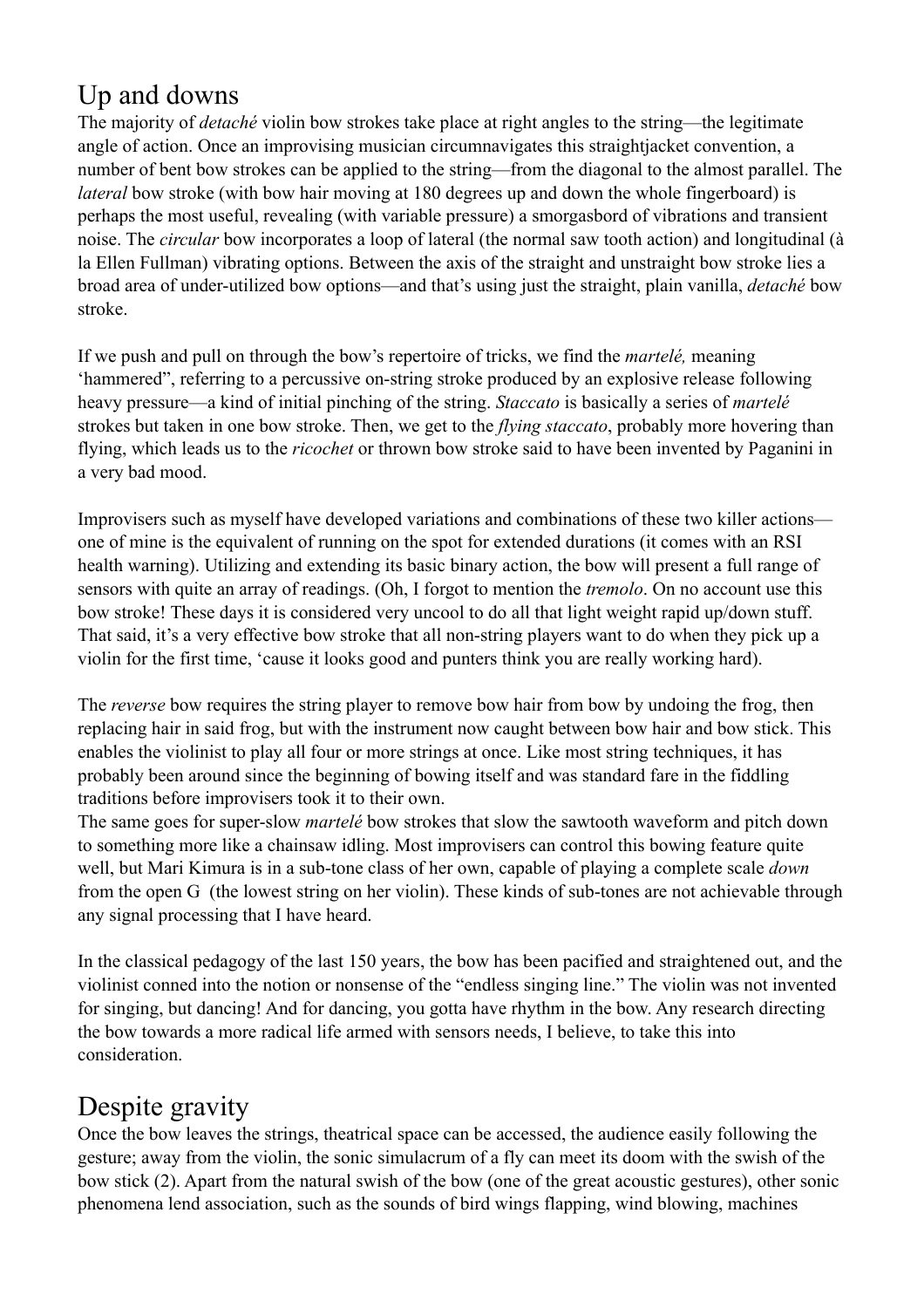whirring, or pre-industrial slashing and hacking. The bow can unleash psycho-drama—the bow is a bit dangerous, you see; you can poke someone's eye out with it. In the hands of Wilbur Hall (Paul Whiteman's trombonist and the most out-there violinist ever recorded on film), the bow becomes truly a magician's wand. The famous armless violinist Carl Unthan was also captured by camera but, alas, there is no movie of him plying his bowing skills with his right foot.

The bow is forever weaving a pattern, like a giant knitting needle noodling with imaginary wool, drawing transitory shapes, creating an abstract gestalt, not quite a synaesthetic condition, but posing intangible relationships. The sign is written in the bow stick as well as by it. The bow drips with its own totemic language. Looking at Youtube classical violinists (and there are many) with the sound turned down, it is possible to pick the piece being rendered (or murdered) as much by looking at the bow as by watching the left hand. The whirl of bow activity is a clear indication of sonic attack, duration, speed, timing, rigor, acoustic projection, and (in non-classical musics) pulse. Amplification can readily confuse that relationship—a volume pedal can transform or reverse that expected expression and function of bow, the lightest toneless bow hair sound becoming as loud as a full on *sforzando* down bow.

No contemporary percussionist worth his sweat leaves home without a bow of some sort. Their use is normally restricted to long tone generation, the revelation of harmonics in a cymbal, gong, or crotales. Let's face it, the bow is a supreme agent at this basic stuff. A few, like Paul Lovens or Gino Robair, go much further and have developed a set of other uses such as a heavily rosined stuttering around the rim of the snare drum.

### Hearing the Hair

With a quick rub of that rosin, or colofon, let's move onto the bow hair itself; it's a much underestimated sonic performer. It's there, embedded in every bow stroke that the 'perfect' Heifetz-type classical violinist ever emitted. It's the noise, the grain, the grit behind any bowed utterance. By itself, a belt of droning broadband noise, but amplified and augmented by pitch shift, the horse can get very frisky with a sound pallet reminiscent of a double bass, Albert Ayler in the tope octave, or a barbed wire fence.

The bow can also play the big switch character. Keith McMillan's K-bow has included gesture recognition software. (Improvements pending: It can get unpredictable when the number of gestures reaches over ten, but as an improvising device, a switch with unstable desires and unknown preferences can also be used to positive improvisational effect.) In terms of embedding a multiplicity of MIDI switches into an improvised language, the selection and isolation of a suitable gesture for each function becomes a key part of the sonic theatre. The gesture must resonate in the subconscious and bubble to the surface almost before it is required, in the same way that many deeper level decisions are made in all instrumental improvised music.

In conversations with George Lewis about his interactive Voyager project, I remember him saying something to the effect, "Well, I make a pretty good sound on the trombone, why would I want to change that?" Yes, indeed, if the bow is just about the addition of signal processing (let's call them effects!) to the regular violin, is that a worthwhile endeavor? My first effects gadget, purchased in 1969, was a wah-wah pedal—not the kind of thing I wanted an interactive system to bother with 20 years later. Saturated feedback-distortion, however, is a sonic state that I have never grown out of, even 40 years on.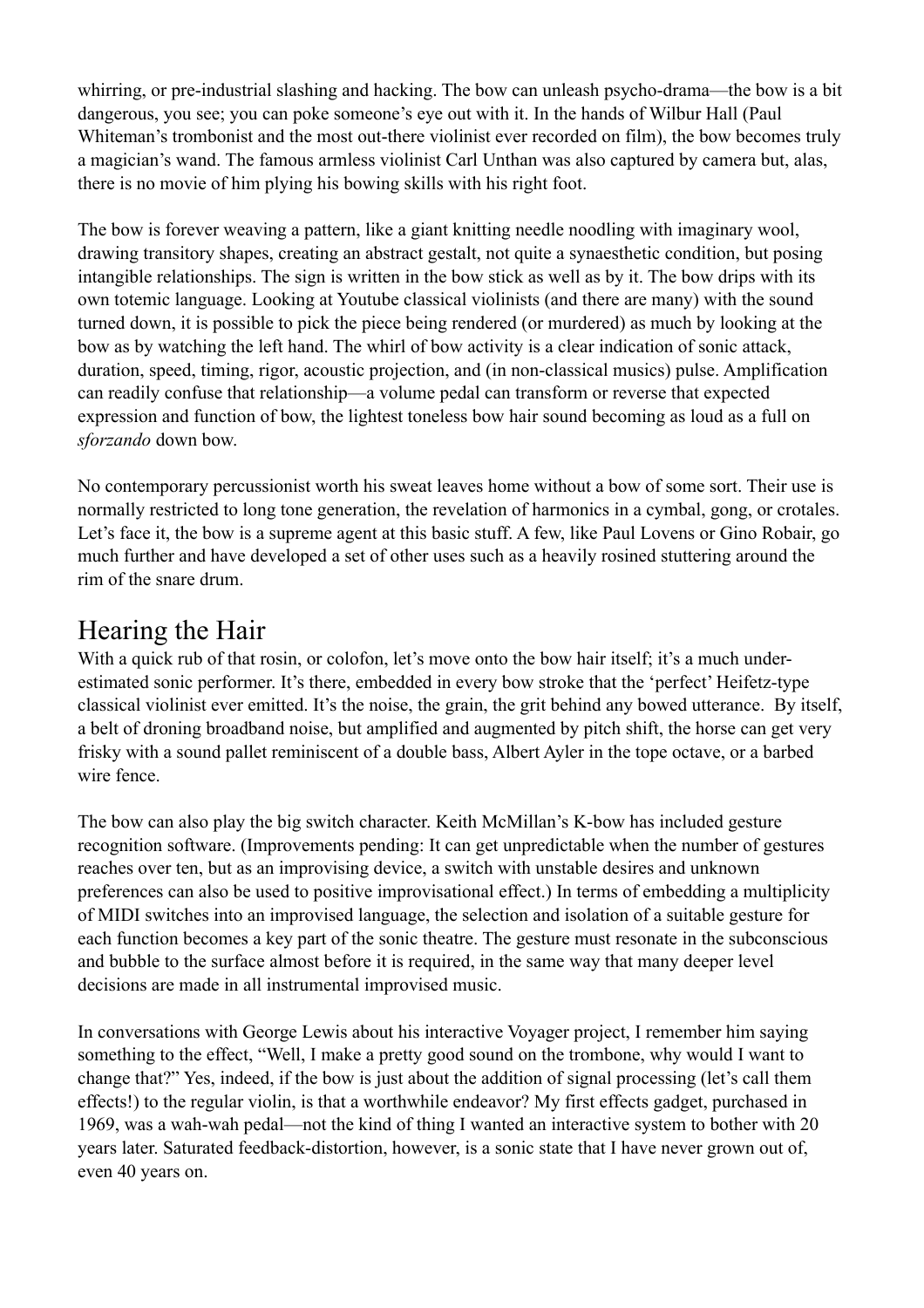The use of samples became a polemic quest: the simultaneous comparison of the industrial string sample or the self-made string sample to the real string sound. And since I had a garage of homemade string instruments (The Relative Violins), I could explore the contradictions of what constituted fake, real, industrial, and authentic homemade all in real time (3). The convincing and unconvincing illusions of bowed, struck, plucked—once amplified—seemed to hang more on issues of context than anything else. The excitement lay, above all, in the collision of these real and not so real sounding sonic artifacts.

Suitability of sensors: Once upon a time Ultra Sound ruled; then came the reign of the accelerometer. Most sensors are there to model movement, and despite problems of reflection, Ultra Sound did this effectively. As the price of accelerometers dropped throughout the 1990s, the rules of the game were transformed: accelerometers were active, you could play with them, and exploit and exaggerate bow movement. Most experimental interactive bows are now fitted with accelerometers in or on the frog. IRCAM has their clip on controller (4). Diana Young, with her "Hyperbow: A precision Violin Interface," has taken the MIT bow measuring pursuit to another level—but accelerometers do not measure bow movement with "precision." To expect so is a reductive use of their potential. However, Young has inserted a strain gauge into the bridge, an innovative move that must yield useful data on bow pressure (5).

## The Holy Horse

The Holy Grail for many scientists is to come up with an algorithm that will model a convincing violin simulacrum in real time. Measuring the complexities of bow action is fundamental in this research. To many non-violinists, the huge data difference between an up-bow and a down-bow may come as a surprise. As I've indicated, I prefer to exploit the gaps and failures of this mission impossible: mine is an improviser's, and not a composer's, worldview. If I want the sound of a real violin, then I can just pick up the instrument and play it. Interestingly, most researchers in this area are also string players themselves; there is almost a religious smell about the quest. How to know the unknowable? It's the "What's in the Stradivarius magic varnish?" syndrome.

Bernd Schoner spent research time in the 1990s analyzing bow movement through oscillators mounted tip and frog, a chain of resistors along the stick, an antenna positioned underneath the violin strings, and another antenna mounted on the bridge; the received signal strength was proportional to the bow position relative to the bridge. The collected data was synthesized into his Marching Cello, a set up that demanded that he play his leg with the bow (6). Let us pause to hear the sound of a leg being played with a cello bow.

What sonic effects might be analogous or amplify what the bow already produces? Probably the most successful results to have been reverse-engineered from bow action deal with timbre; rhythm is a much tougher nut to crack, and I know of no research which deals specifically with its modeling. The bow is capable of filtering the violin strings' twenty-plus harmonics to an extraordinary degree through positions relative to the bridge (*sul ponticello* to *sul tasto*) and by applying a range of pressures and arm weights. Max Mathews experimented with tuning, adding, and removing the characteristic resonances of the violin in the mid 1980s. Earlier attempts would have to include the engaging Peter Beyl and his IT-violin that he showed me in Brussels around 1990.

This has set the stage for further research. Charles Nichols' V-bow and Dan Overholt's Overtone Violin spring immediately to mind. Nichols has taken the lead from bowing-machine maker Chandrasekhara Venkata Raman, who in 1921 created an electric motor-driven prototype to test variations of bow speed and pressure under controlled conditions. (I first read about him in the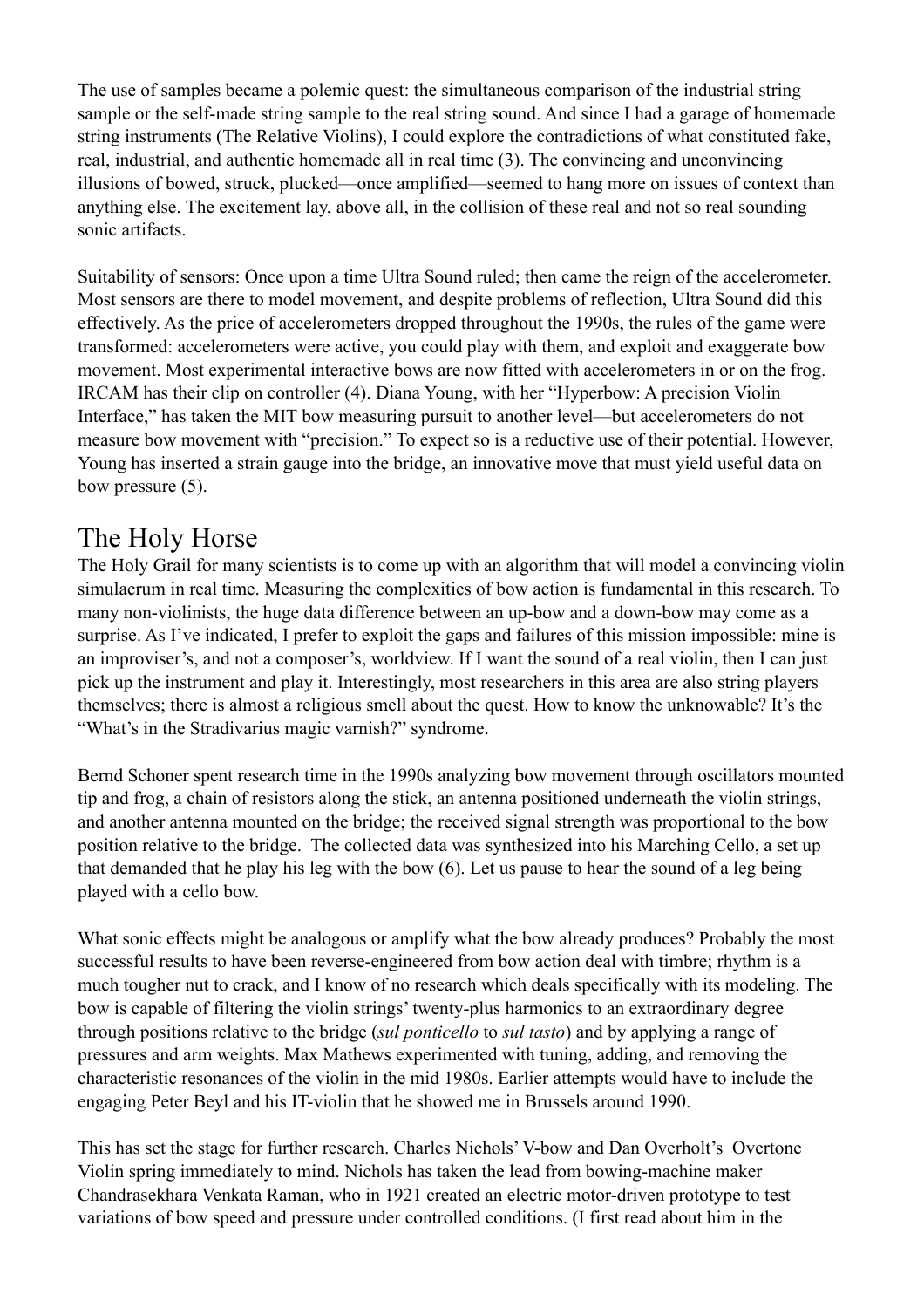*Acoustical Cat Gut Magazine*, the organ of recently deceased luthier Carleen Hutchins, pioneer of the extraordinary Violin Octet). Under the title "A Four Degrees of Freedom Haptic Musical Controller Human-computer Interface," Nichols has built a beaut robot, with servomotors, encoders, and cable systems, to sense a fiberglass bow in three dimensions of operation (7). Sadly, the composer limits its function to a data generating/collecting device. I would like to hear what and how it can manipulate in real time by itself or lined up in direct comparison or competition with the human version. I reckon it's for public consumption in the same way that the Aeolian Company's Violano was.

Now the V-bow machine has been built with laser precision, so it probably can repeat the same operation without variation. For the Inventionen Festival in Berlin 1989, I built a robotic violin quartet, each instrument with a simple one-dimensional mechanical bowing action (8). Because of my less-than-perfect craftsmanship or less than efficient German motors, the results always guaranteed variation, if not total bow malfunction. This may just demonstrate another difference between the improviser's brain and that of the composer.

In 2004 I came across Dan Overholt, hunched over a workbench at Steim, busily soldering circuits on his Overtone Violin (9). This is one helluva piece of homemade violin. It comes with fingerboardtracking sonar sensors, thumb slider, miniature joystick, a heap of pots, infra-red, wireless data transmitter, video camera for media and audio manipulation, and a glove for the bowing hand with (by now) ubiquitous accelerometers and sonar. Unlike the V-bow, this instrument has real strings —in fact, six of them, so you wouldn't want to be doing complex double-stops often. The name of his violin gives away Overholt's preoccupations with timbral manipulation, but he states, "The Overtone violin can be viewed… as a traditional electronic violin, and a gestural computer music controller." The audio-visual composition Sonofusion, available online, shows a number of bow gestures triggering pitch-bend; the influence of the player's gestures on the video is unclear. The excerpts from the DEAF 04 Festival show off the signal processing better. Rhythm in the bow, there is not. (To lighten the load, I might have taken off some of those switches on the violin and put them on pedals.)

## The Pediatric Option

Global volume is probably better accessed through a pedal than on, say, a bow accelerometer or hair pressure. But then again, we could really work at a detailed volume set-up which exaggerates the gain with each clonk of a flying *spiccato* with changes in volume speed not possible with a foot pedal. This is also valuable when used with a noise gate. Depending on how fast our *spiccato* actually flies, we could reach the limits of MIDI processing, a protocol which everybody already complains enough about, so I won't.

Most violinists who improvise on amplified violin have at some stage engaged with a foot-driven effects or volume pedal. You can spot those who are new to the game; they exhibit a kind of Parkinson's foot disease. The older hands have developed a pediatric intelligence that takes care of business without the owner (or anyone else) noticing. The first and possibly only law of free improvisation: if you start a sonic action, you should be able stop it immediately.

Around 1999 I was donated a three-dimensional MIDI pedal built at the Sonology Department in The Hague. I utilized it for the basic procedures of volume, panning, and pitch bend. This was a joy to use in conjunction with my interactive bow but a pain to carry, as it was made of heavy gauge industrial steel; as gear, it is now, post 9/11, out of the question for concert tours.

I am going to stay off-message and suggest that fully functional feet can be more than just complimentary to an interactive bow system, particularly in solo improvisation. I do not have many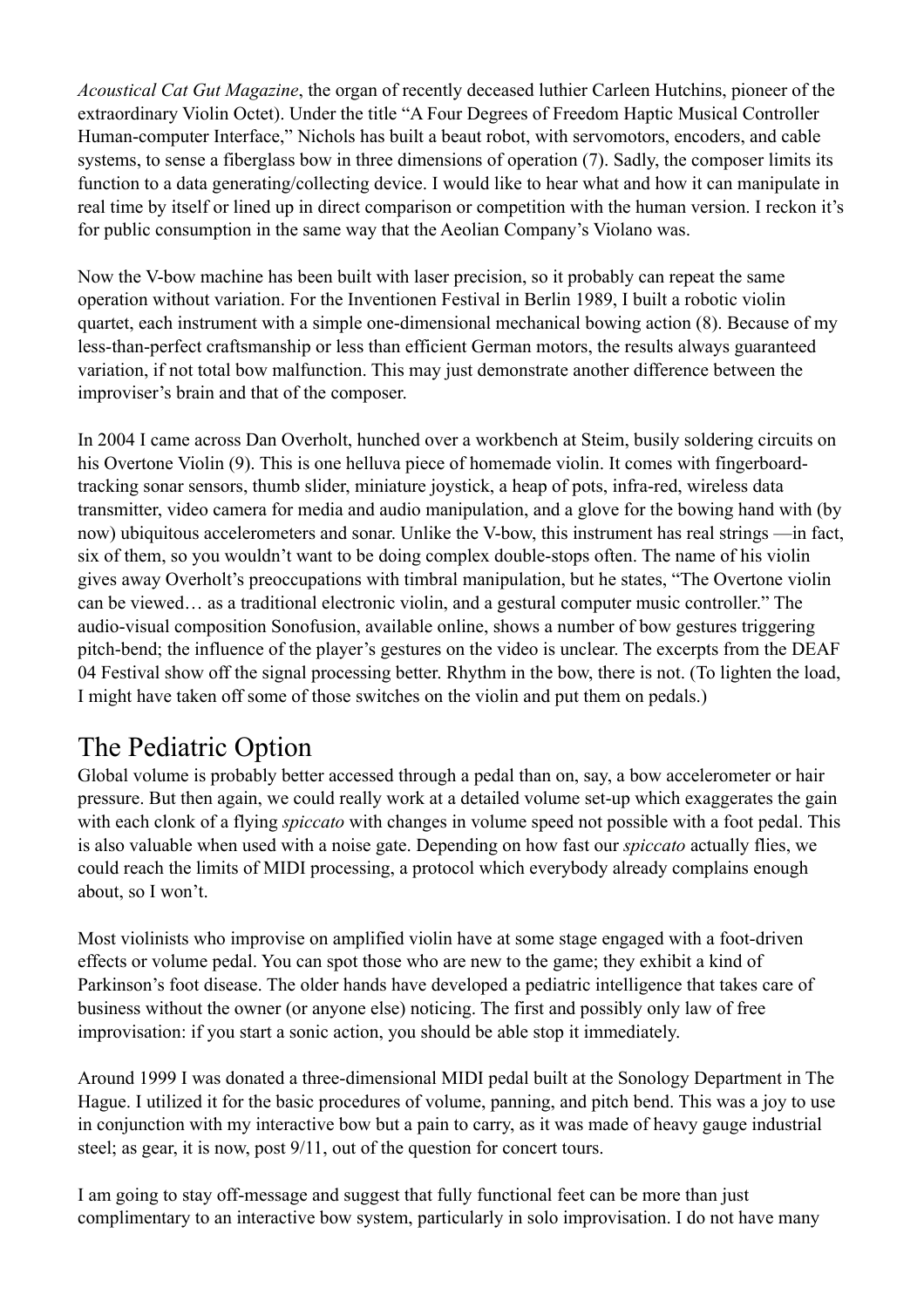heroes in music, but one would have to be Nicolaus Bruhns. He made quite a reputation as an organist, violinist, and composer at the time of J. S. Bach, but his greatest claim to fame was playing a ground bass on the pedal board of the organ and simultaneously improvising on the violin. In the early 1980s I built a pedalboard to control a string frame and later an amplified two-string pedal board with which to continue his tradition (10). The action was like a clavierchord's, with the pedal cutting each string into two vibrating parts. I initially thought that transferring pedalboard action to the digital realm would involve a chromatic pedalboard of some sort. Then, applying a simple logic, I remembered that I had but two feet, and all I needed were two footswitches with a third switch to change the function of that initial pair. There is something satisfying about stamping away on foot switches that a bow cannot emulate. And the immersive use of the body to demand an idiokinetic relationship with the digital world provided me with a performing rationale more akin to a traps drummer or late 19<sup>th</sup> century oneman-band straight out of Vaudeville (11).

The necessity to actually do physical work has often led me into jousting with programmers. The argument went something like this. Most programmers were looking for a simple gesture leading to a complex result, often bearing no relationship in scale to the original input. I was happy to have some heavy lifting done by smart programming but not at the expense of scale—the system had to reflect skill, energy, physical human limitations, time spent, and the fact that only one performer was the originator of the music; the potential for artist to morph into an all powerful Nieztsche-style übermensch was not useful. For the first two Hyperstring setups, I also limited my MIDI output to one channel's worth, setting the balance between the monophonic output of violin and digital modeling. The basis for this (to some eccentric) *modus operandi* was the clear instrumental paradigm that expression is often the result of playing to the edges of the possible—what is a piece of cake on one instrument may lie at the extremities of instrumental chops on another. I wanted a digital interface to replicate that. (My early-enforced stringency has relaxed since then, but I am glad I started out considering the issue).

#### Tail wags Dog

One advantage the violin has over other instruments is that it comes with a full cupboard of iconography. Not a month goes by when the violin's image is not dragged out to sell insurance, banking, real estate, holidays, magazines, lifestyle, and music itself. So, when Tom Demeyer of Steim showed me his pre-Jitter MIDI-to-image program in 1997, I was ready with the entire Rosenberg Archives, from Paganini to Pornography (12). (I once suggested to Tom that if my violin crashed as much as his Mac, I would put it on the bonfire). Mapping bow gesture to violin image is an exciting area, but it is difficult to move into the space beyond the constraints of film music; it's the old maxim of getting beyond the sum of the parts—the eye is so greedy. Much of the time I had to be content with a kind of synaesthetic counterpoint comparable to the way good hörspiel functions except with crossbred medium. My favorite improvisatory moment was the parallel interplay between two waving violin bows and the image of wipers on a dirty car windscreen as it headed outback to the vanishing point. (Since the arrival of Jitter, I see that most artists ignore this challenge, preferring digital abstraction that cannot fail in any context.)

Neal Farwell's interactive project of 2001, even without the play of MIDI-generated imagery, investigates the whole cultural and social baggage of what it means to play *second violin* and not *first*. "My Funny Fiddle project has been dormant for some years. Its aim wasn't to synthesize a string sound (I'd prefer the violin for that), but to make a new interface instrument that could draw on some of the trained technique, visual theatre and audience legibility, traditions of showmanship and real or simulated virtuosity…"(13).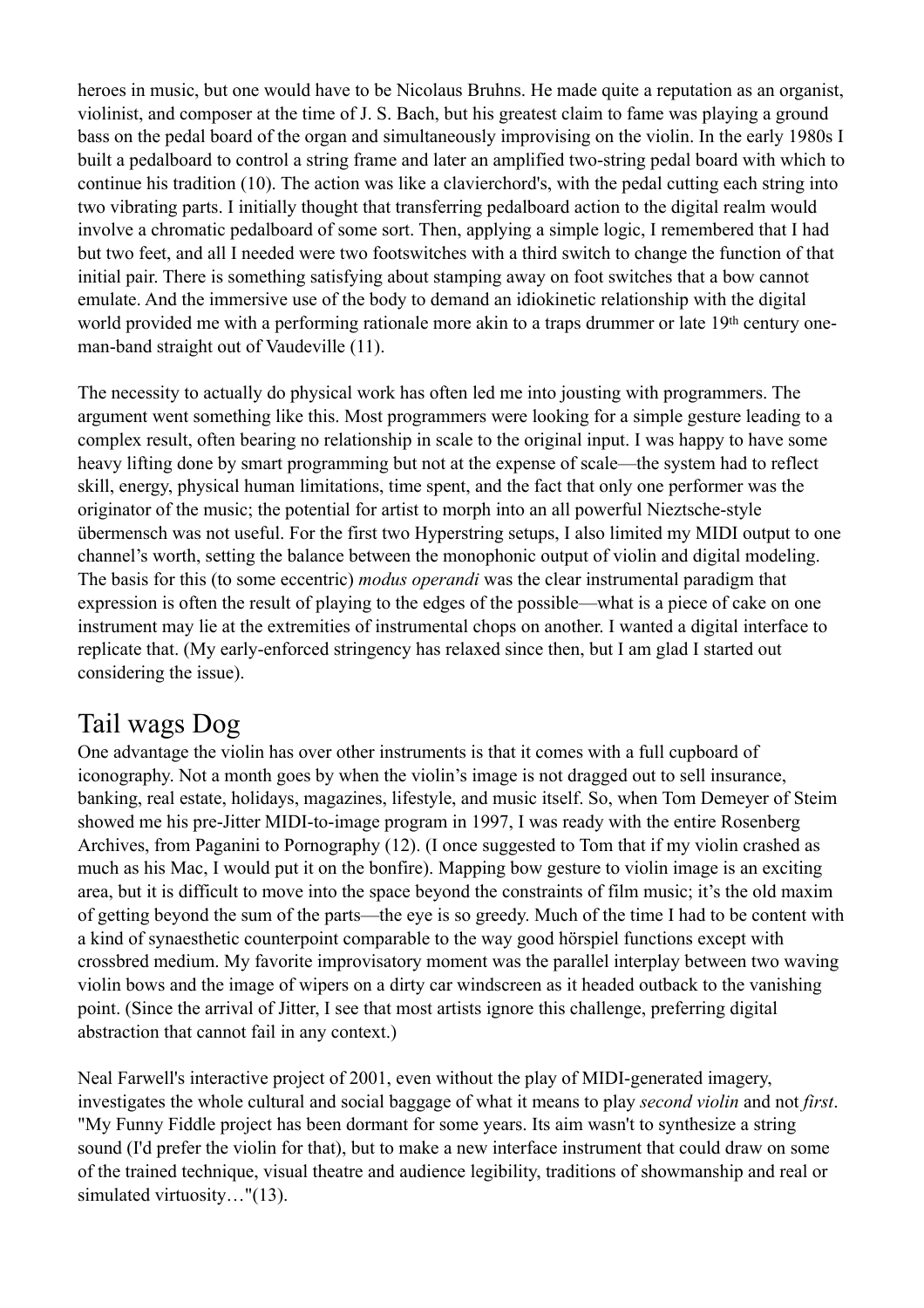## Practice and Theory

I met Michel Waisvisz while on tour in Germany in 1983. He invited me to Steim; this was the same year that I was working on a violin and sampled-violin improvisation project with Martin Wesley-Smith on the Fairlight CMI (the world's first commercial sampler and by then already losing out to cheaper options). In 1985, I went to Amsterdam and got some useful advice from Joel Ryan and George Lewis (on their rebound from IRCAM). By 1987, I had a working MIDI bow using Ultra Sound and a bow hair sensor (a pressure pad taken out of a MIDI keyboard). Other explorations involved bar code, microphone triggers, and putting a sensor actually in the wood of the bow—none really useful in getting a varied and workable data stream.

According to Chris Chafe, who pioneered the Celleto resplendent with Max Mathews pickups, "That early bow was fiberglass with a 1" strain gauge mid-way down the stick (screwed to the top). Like you say, I also didn't like the results, but it was enough for distinguishing articulations. And it had a ribbon cable... interfaced to a Yamaha MIDI controller. There was an accelerometer on the frog." Chris went on to say that when the Don Buchla Lightning came along, he switched to that, using direct position tracking—small infra-red emitters on his wrist. It is easier to handle a bow with a wires coming off a wrist controller than to handle a bow with wires attached to the frog (14).

How to use the bow hair tension as an interactive controller took me a while to figure out. I eventually rationalized it as follows: I broke down violin technique into two basic functions: left hand as primarily *tone manipulator* and right hand as primarily *tone generator* via the bow. The line where each function maintained independence was mobile, of course. I developed a technique that could handle the system's specific difficulties, mainly weight and balance of bows and cables. It was quite a mind-fuck, as the bow, which was the engine of the violin, was also driving the computer system. If I reacted to what the computer did by playing something on the violin, then I automatically changed the state of the bow and its real world input via bow sensors to computer. It was the musical equivalent to Heisenberg's uncertainty principle: by identifying and entering the moment, you changed it.

Added to this conundrum were additional, sometimes uncooperative variants. The pressure sensor on the MIDI bow hair gave different readings depending on room or location humidity, how tight you had turned the screw holding the hair (slightly different every time), how hard you had dug in on the previous bow stroke (a well dug-in stroke might not have returned to non-bowing equilibrium by the time of the next stroke). Initially, I set up the Ultra Sound with a focal length of 5 meters, which lent to theatrical uses of the stage and led to miss-read reflections off objects and surfaces. I could also cheat the system by shielding or interrupting the signal in addition to relying on the violin content provision. In addition, none of the Steim hardware used in the Hyperstring project had any visual feedback information. I took this restriction as a positive feature, as it meant I had to learn the preset options of the entire system using only sound and muscle memory to negotiate the options. At one stage, I also set program changes through random access, which was like driving down a bumpy road: a series of forks kept popping up, and you never knew which one you'd find yourself on… a kind of dysfunctional AI.

Within a few years, I realised that this kind of headless "chook" (Australian for "chicken") activity was going to shorten my life, hence the introduction of foot pedal controls, the change over from ultrasound to accelerometers, and use of the infinitely programmable Steim Sensor Lab (from 1989). With the Perks Badminton project of 1994, based on the Jekyll-and-Hyde mind of Percy Grainger, I got other people to start running around the stage or court. In effect, badminton rackets fulfilled part of the function of bows. Quasi "random" settings of the Spider code (the Sensor Lab software programmed for this project by Frank Balde) were also scaled back, as computers just do not get theatrical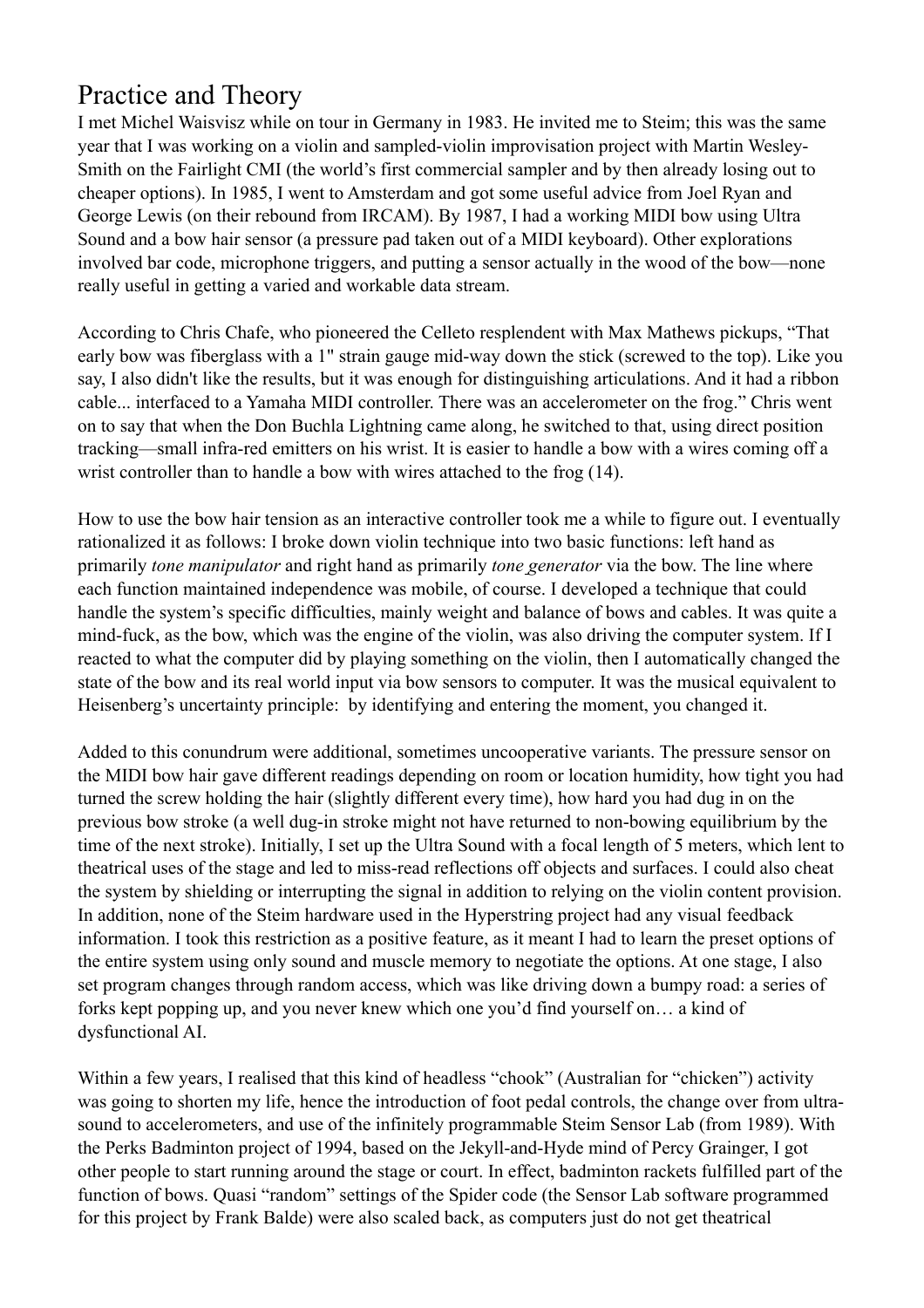moments, and as in Murphy's Law, if there is a chance of misreading a moment, computers will. An accelerometer does not know or care if you just missed the shuttlecock or miss-hit it, or scored a point; even with a video to MIDI tracker, the meaning of a movement is not necessarily decoded into sound.

# Oops, No Violin

Eh… let's go back a bit further: what about taking the violin away from the neck? History does not record who had the bright idea to move the violin away from the comfort of a cradling arm to the discomfort of wedging the thing between collarbone and chin. There are certainly advantages in terms of playing higher and faster, but if ever a non-violinist thinks that violin playing is a normal extension of being a *Homo sapiens*, let them stand for half an hour with the left arm held in the correct Carl Flesch posture (a dog's severely twisted hind leg) and feel the pain. The violin playing position is one of self-inflicted perversity. Cello fine. Piano fine. Trumpet fine. All other instruments fine. But the violin…

There is nothing so liberating as using a violin bow, free of a violin. I've got quite a collection of amplified bows, bows with extra strings strung along them, and string instrument homemades that are free standing. You can assault these instruments from all directions with a bow. All can be pitch shifted, scratched, or manipulated in some way by interactive bow-powered MIDI.

Dan Truman has developed this notion of an unattached bow to sophisticated home-made heights with the BoSSA (Bow-Sensor-Speak-Array), a spatial filtering audio diffuser speaker hub (to replace the resonating chamber of the violin) combined with Bonge and Fangerboard, the whole setup set off with his R-bow (two force-sensing-resistors between the stick and hair mounted on foam, plus two accelerometers). I heard and saw most of Truman's gear onstage at the now-defunct Tonic Club in NYC in 2000, and impressive it was, too, in very difficult circumstances (13).

Truman has also identified the composers who want to measure and control the data of a string player without the player actually having to react or change any aspect of his or her playing stick, and those who seek and relish a physical relationship, do not avoid it, and look for some sonic event that will change the moment—I guess we will call them improvisers. Truman clearly has MIT's Tod Machover (and his use of Yo Yo Ma) in his sights… then there's Truman and the rest of us who prefer to jump into the mess (interaction).

Suguru Goto, on the other hand, is seeking the third way, determined to screw up the violinist's back even more by fitting his Superpolm Violin with an interactive pressure-sensored chin rest. If you squeeze down on your chin every time you get or want virtual string excitement, you will be heading to an expensive specialist in your local clinic! To be fair, his non-stringed ersatz violin has some cool touch-strip sensors on the fingerboard, and there does appear to be a reaction when he shakes the Superpolm up and down on his website's video (14). However, the sounds being controlled have such long envelopes, front and back, that it gives away what he thinks a bow or indeed a violin should be about.

When it comes to putting a spanner in the works of the bow's haptic feedback, the British know how. Bennett Hogg submitted an interesting proposal to Steim in 2006; he called his project The Resistant Violin. His trajectory flies as follows: most digital technology is about making music easier and making the performer more powerful for less effort; supposing we reverse that, add technology, make music much more difficult, render the performer powerless if not impotent, and having to work harder and harder. Yes, he's onto something. Love it! The first thing he is going to do is connect the violin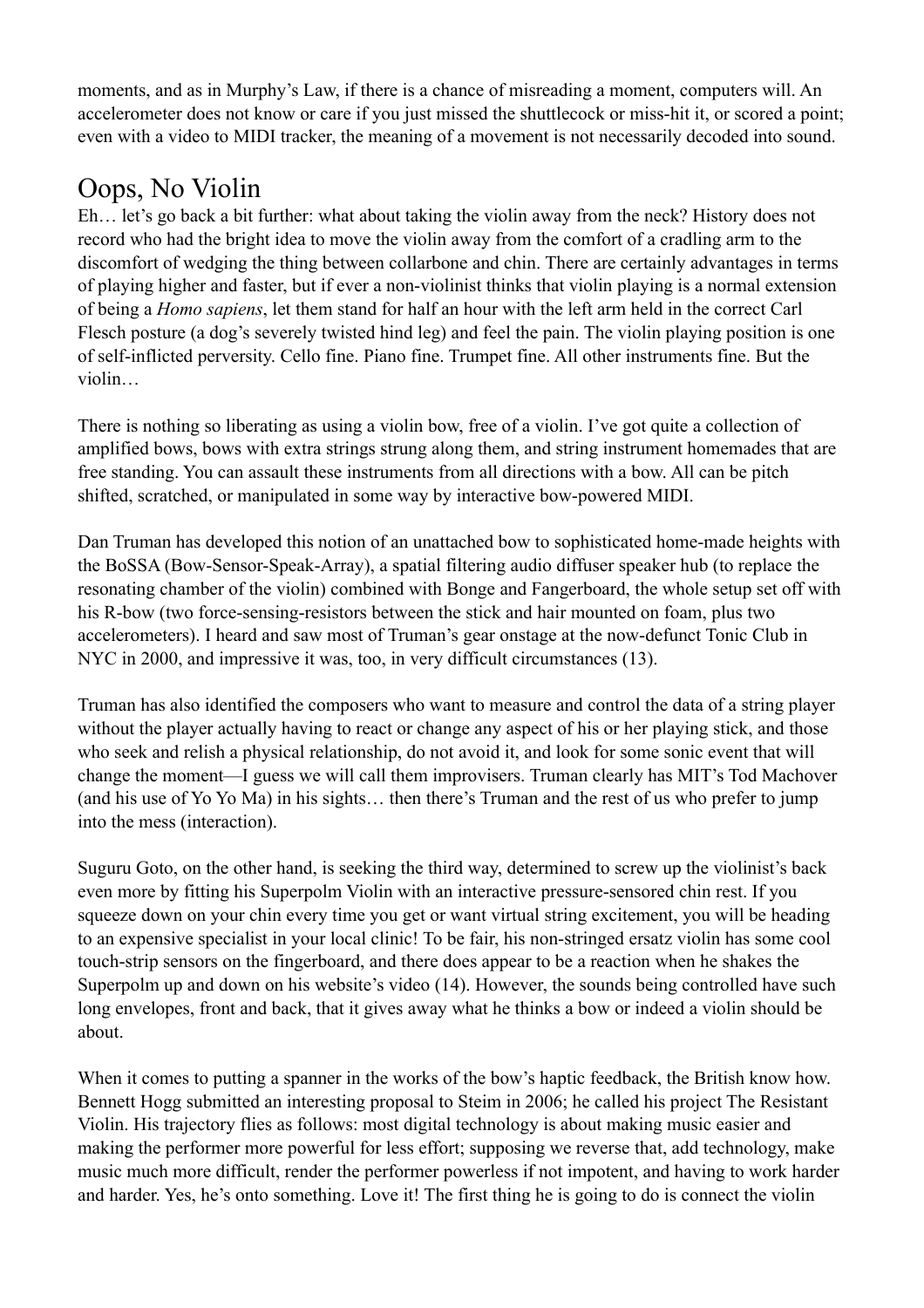bow to a violin with fifteen strong elastic bands triggering strain gauges… I leave the rest to the imagination of the reader.

# Haptic Feedback

It is not by chance that there are distinct classes of music instrument. The hit, the plucked, the blown, and the scraped exist because they map distinct physiological traits of our species. Each requires completely different motor skills. I am not an academic, let alone a neurologist, so it might be that in a dark cupboard somewhere, someone has carried out research, comparing brain scans as these classes of instruments undergo a set musical task. I have not, however, come across any controlled study that looks at this issue. My hunch is this. When a pianist, a violinist, a guitarist, a trumpeter, or a flautist of similar ability are asked to play an A 440 at various durations and amplitudes, or a phrase, or a complete piece, the neuron activity in the brains of each performer lights up in different amounts and in different parts of the brain. In the reductionist world of European notated classical music, a note is often a note is often a note. But from an instrumentalist's perspective, and of paramount importance in improvised music, it matters how a note is produced. The haptic feedback and instrument motor skills are fundamentally *other* for the various classes of instrument.

A violin bow comes loaded with cultural baggage to be confirmed, augmented, or undermined. The conventions and inventions associated with a bow are beautiful performance options, not just technical issues to be solved or ignored. The bow at work delivers a complex and subtle narrative, and in the context of improvised music at least, it makes you wonder how keyboard players continue to get away with it.

Apparently at Johns Hopkins University, researchers have fingered the medial prefrontal cortex region of the brain as the happening place that lights up when musicians improvise. This is the bit of the brain that flashes when people say "Well, that's enough about me, what do you think about me?" According to Dr. Limb (is that true?), improvisers simultaneously switch off the dorsolateral prefrontal cortex, where the brain plans careful actions and self-censoring. If only improvising were that simple. There is clearly a long way to go on mapping cognition in music, let alone improvised music (15).

#### Nirvana?

Can an improvising violinist now buy a commercially available interactive bow? Well, not only a violin bow, but the full set of viola, cello, and double bass bows are now available. Based on thiry years of his own and other's R & D (notably Don Buchla), Keith McMillen's K-bow looks like it will break out of the experimental ghetto and into the hands of any violinist who dares or cares (16). Within the fiberglass bow are two loops of wire acting as an antenna; it gives precise positional information about the bow in relation to an emitter that is tucked under the fingerboard. There is the expected x, y, z axis accelerometer in the frog of the bow. There is a very reliable pressure sensor that measures bow grip and makes an excellent program switch. There is a force sensing resistor that measures bow hair displacement. Altogether, there are seven streams of high quality continuous controller information transmitted via Blue Tooth to a computer. The bow is perfectly balanced and weighs no more than a regular bow (the MIT hyperbow weighs 30% more than a regular carbon fiber bow). Max-based standalone software, written by Barry Threw, allows for signal processing, sampling, looping, and the immersive possibilities of surround-sound. Not bad for a bow.

When Miller Puckette came up with his *fiddle* object in Max, he did not expect that there would ever be a perfect pitch rider for the violin; the signal is just too complicated. There are always octave displacements and odd pitches (the inexplicable sixth is common) occurring, often for no apparent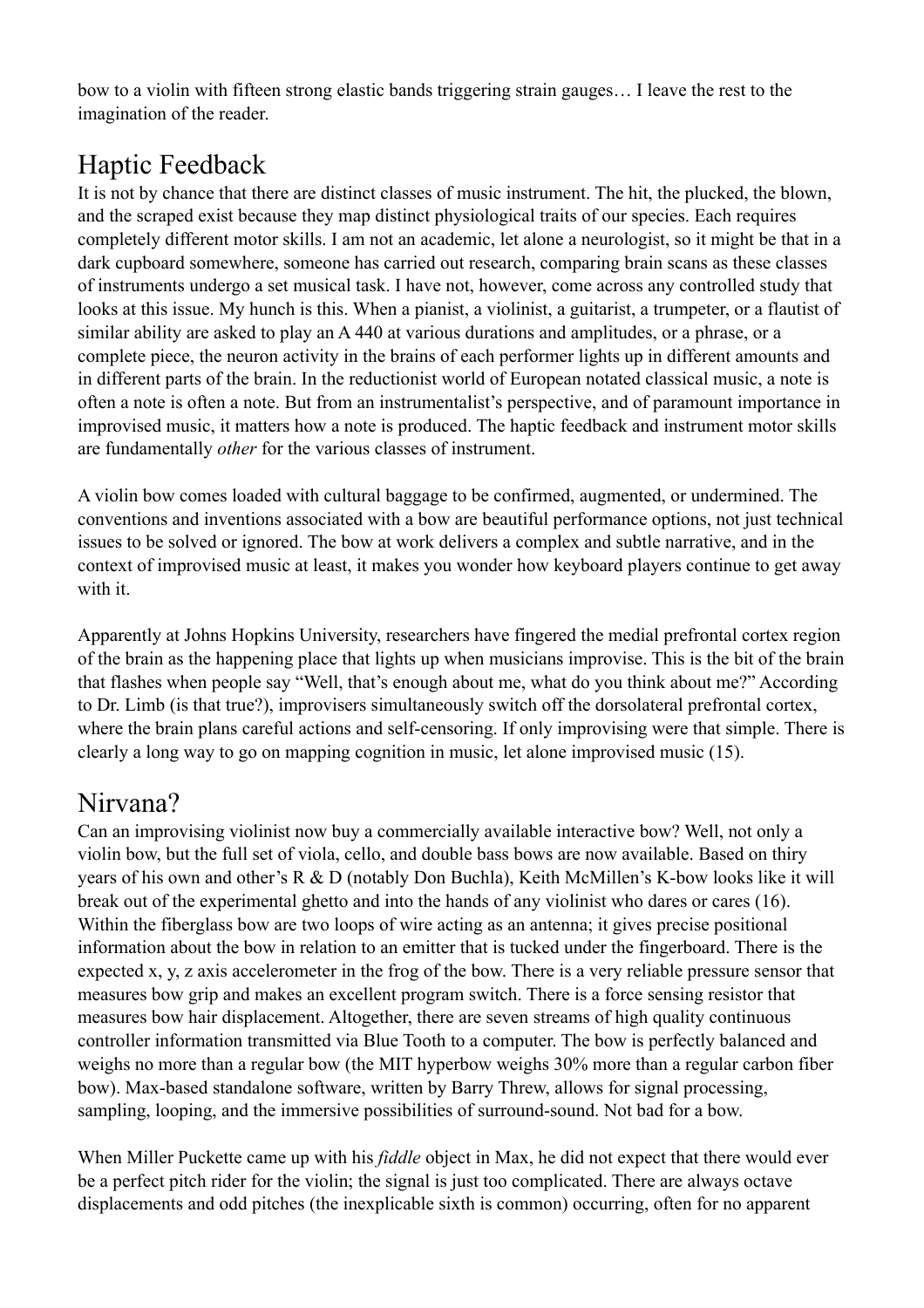reason—it is just an embedded feature of bowed sound. From a composer's standpoint, this is unacceptable behavior, but from an improvisationary aesthetic, the unexpected is often desired and relished. I set my MIDI note on outcomes from bow pressure in a way that I couldn't predict, but at the same time could feel a sense of pitched shapes and tonalities and where they might morph to. Through the bow it was possible to become aware of what might be described in Chaos Theory as the attractor sensibility. Just recently, at McMillen's studio, I was asked to try and screw up a new pitch tracking code—make it make mistakes. It read *spiccato* passages quite well but could still be tricked by fingered harmonics and *sul ponticello*. This gets better and better for the composer but is not really interesting to the improviser.

Other notions coming out of the McMillen's Beam Foundation preference the possibility of multiple bow interaction. This not only takes care of the quartet and chamber orchestra options but could take the bow(s) into more radical and scary scenarios. One of the Relative Violins from the 1980s was the Double piston, triple neck, wheeling violin—a double-bowed instrument built to measure distance in music (as opposed to time) in Australian outback conditions. Another was a Siamese twin violin that delved into aspects of duality; naturally enough it required a double bow. I later discovered the violin playing Blaûek conjoined sisters, who could have used this instrument if it had been invented back in 1891, when they were exhibited in Paris (17). Moving forward with these examples, we can begin to imagine the digital modeling of two or many bows dueling in previously impossible data worlds: dozens of interactive bows transmitting to a central hub or telematic bow hookups of massed strings swarming on a global scale—it's going to be a Chinese violin factory anyway.

Strings were never part of a military band going into battle, as they simply could not be heard. But digital bow transmission and amplification place the improvising violinist in contexts that historically have not been considered "in the tradition": violins outside the expected territory (The Relative Violin project also specialized in territorial disputes, such as performances involving the Sydney airport, freeways, beach, explosives, earth diggers, and supermarkets). So, the bow as active improvisational weapon in the digital realm does not necessarily have to transform the sound of a violin with signal processing, control samples or images, or make one violin or cello into a corporation-sized wiz-bang orchestra. The bow can intercede and improvise with any physical phenomena that can be measured, modeled, transformed, or powered by digital data, like traffic, credit cards, player pianos, robots, bulldozers, sports, weather, medical monitoring, or the real time collapsing figures of Wall Street.

To play improvised music with other improvisers these days still tends to be fun but not so challenging, as most aesthetic options have been mapped out, and most improvisers know what to do. It was more exciting thirty-plus years ago when etiquette was unclear and iconoclastic behavior common. An all round improviser on the violin should be able to invent a new solo line for a classical violin concerto, deal with lounge music, and play a counterpoint to an industrial digging machine, but above all engage with the digital age in which we find ourselves.

#### **References**:

(1) The Vega bow was inspired by German organist and African colonialist Albert Schweitzer and built by Knud Vestergaard and used in front of my very ears by my last violin teacher, Anthony Saltmarsh, circa 1963. The bow could be used to simultaneously play the all the notes of the four-part chords of J. S. Bach's *Sonatas and Partitas for Unaccompanied Violin*.

(2) Jon Rose performance: *Space Violi*ns with interactive violin bow at Ars Eletronika, Linz, Austria, 1990.

(3) *The Relative Violins* consist of over twenty hacked violins and homemade string instruments built by Jon Rose since 1976. See: http://www.jonroseweb.com/d\_picts\_relviolins\_describe.html.